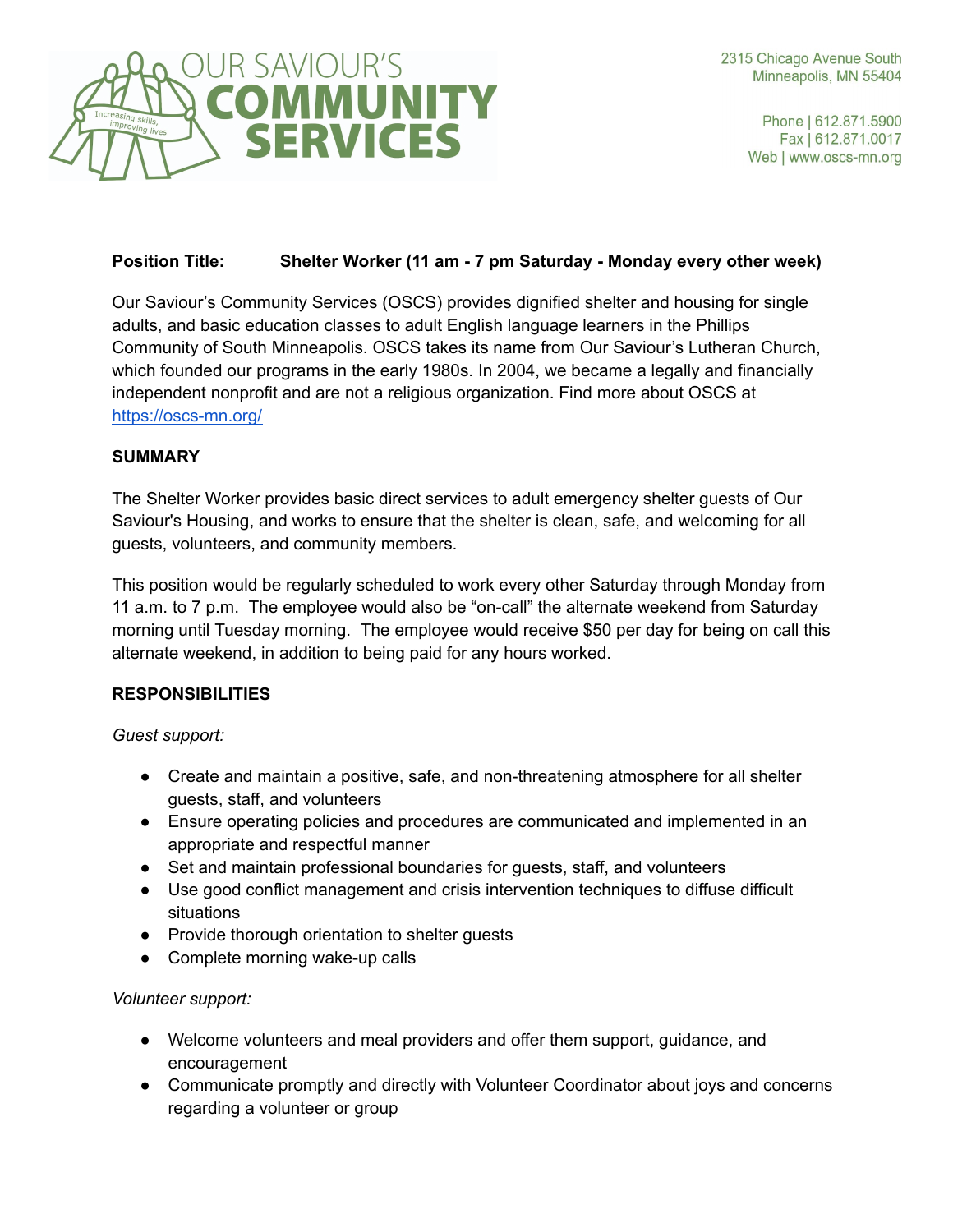● Provide direction to shelter aide volunteers to make good use of their time

#### *Shelter responsibilities:*

- Prepare coffee, breakfast items, and clean kitchen
- Complete shelter laundry on a regular basis
- Work cooperatively with cleaning crew to ensure shelter is clean, safe, and properly maintained
- Maintain cleanliness of shelter and grounds; assist with light housekeeping and maintenance
- On some occasions this may include cleaning up bodily fluids and hazardous materials
- Monitor security camera system

#### *Other responsibilities:*

- Communicate clearly and regularly with other staff, using the logbook, email, and other methods
- Make arrangements to cover shifts, when necessary, and be available to assist co-workers
- Attend and participate actively in regular shelter staff meetings
- Other duties as requested and time permits

### **Requirements:**

- Ability to lift and carry up to 30 pounds
- Ability to walk, bend, twist, stoop, reach, grip, push and pull equipment, and climb stairs as needed to perform essential job duties
- Ability to read and write English
- Ability to use standard office equipment, including computer, monitor, keyboard and software programs

**Job Type:** Part-time (24 hours every other week) and on-call.

**Pay:** \$16 per hour worked, with an additional \$50 per day when the employee is on-call.

#### **Diversity, Equity & Inclusion:**

OSCS is committed to providing a supportive, inclusive work environment. We are an EEO/AA employer and will not discriminate against any applicant or employee because of race, color, creed, religion, ancestry, national origin, gender identity, sexual orientation, disability, age, marital status, or status with regard to public assistance. We acknowledge that experience is gained through a variety of settings and value informal experience in addition to formal education and work history.

# **Additional Information:**